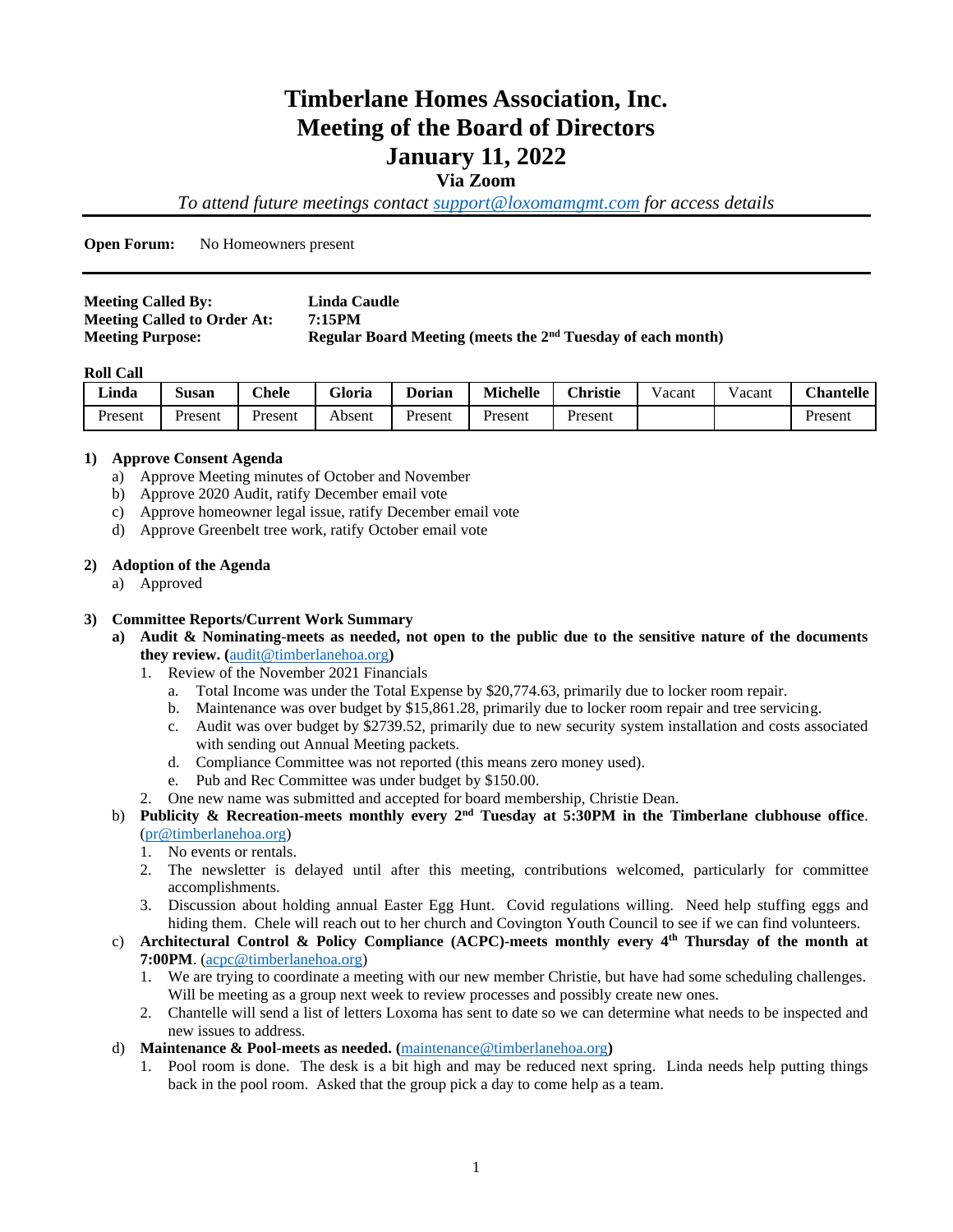#### **4) Treasurers Report**

a) See attachment 1

#### **5) Unfinished Business:**

- a) Sidewalk Repairs No Update; Reconnecting with Eagle on Options
- b) Pool Locker Room Repair Work Complete
- c) Community Clean-up Day Revisit in Spring 2022

#### **6) Association Manager's Report:**

- a) Would like to meet with ACPC to discuss new processes for ACPC with Loxoma. Scheduled for January 19<sup>th</sup>.
- b) The office move did not go as planned and with the weather there were a lot of challenges. If calls were missed please accept a blanket apology.
- c) Bad Debt was not written off for 2021. There is no rule of thumb, but typically we write it off in December, so the new years books are clean. Can write it off at February's meeting or wait until December 2022 and write off for both years.
- d) Discussed need to do a clubhouse cleanup and reorganize back room to assure floor outlined spaces are kept clear in accordance with fire marshal requirements.

#### **7) Executive Session** (if needed)

a) Discuss legal lien fees and attorney's suggested reduced fee structure.

#### **8) Table of Motions**

**Motion 1:** Approval of Consent Agenda  $M$ otion by:

|                  | TATOUOTI DA. |                  |        |               |                 |                 |  |
|------------------|--------------|------------------|--------|---------------|-----------------|-----------------|--|
| Linda            | <b>Chele</b> | Susan            | Gloria | <b>Dorian</b> | <b>Michelle</b> | <b>Christie</b> |  |
| <b>T</b><br>Y es | Yes          | <b>T</b><br>Y es | Absent | Yes           | Yes             | Yes             |  |

**Motion 2:** Approve bulk filing of lien actions up to 50 accounts appropriate to manager's delinquency report by Laurel Law Group in accordance with attorney's feedback and reduced fee structure.

Motion by: Chele

| $\Delta$ nd. |        |
|--------------|--------|
|              | Dorian |

| Linda | <b>Chele</b>         | Susan | Gloria | <b>Dorian</b> | <b>Michelle</b>      | <b>Christie</b> |  |
|-------|----------------------|-------|--------|---------------|----------------------|-----------------|--|
| Yes   | $\mathbf{v}$<br>Y es | Yes   | Absent | Yes           | $\mathbf{v}$<br>Y es | Yes             |  |

**Meeting adjourned at 8:10PM**

*Attachment 1 – Treasurers Report*

## **January Treasurer's Report Month of November Balances 2021**

### **Month End Balance:**

| <b>Operating Fund</b>       | \$70,668.85    |
|-----------------------------|----------------|
| <b>Reserve Account</b>      | \$170,278.25   |
| Petty Cash                  | 2,000.55<br>\$ |
| <b>Bad Debt Allowance</b>   | \$149,863.14   |
| <b>Delinguents</b>          | \$247,694.05   |
| <b>Monthly Expenses:</b>    |                |
| Insurance                   | 1,405.50<br>\$ |
| Legal Fees                  | 1,395.00<br>\$ |
| Utilities & Garbage & Phone | 1,514.82<br>\$ |
| <b>Street Lights</b>        | 2,588.37<br>\$ |